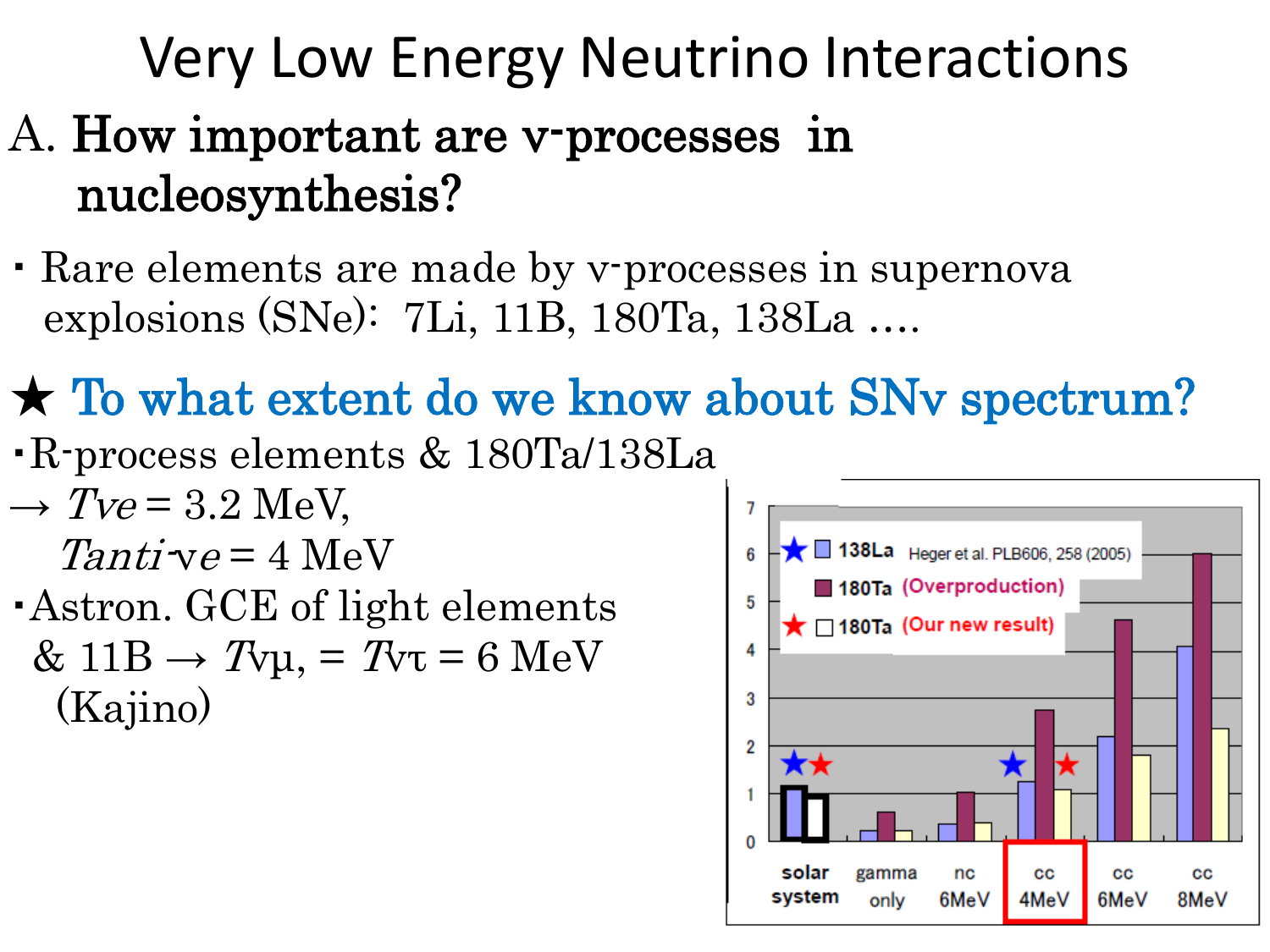★ Shape of ν-spectrum? Fermi-Dirac, Fermi-Dirac with chemical potential, or Polynomial-type

 $n_{SN[\langle \epsilon \rangle, \alpha]}(\varepsilon) = \left(\frac{\varepsilon}{\langle \epsilon \rangle}\right)^{\alpha} e^{-(\alpha+1)\frac{\varepsilon}{\langle \epsilon \rangle}}$ 

Construction of SNν spectrum from beta-beam measurement (Jachowicz)

$$
n_{N\gamma}(\varepsilon_i)=\sum_{i=1}^N a_i n_{\gamma_i}(\varepsilon_i)
$$

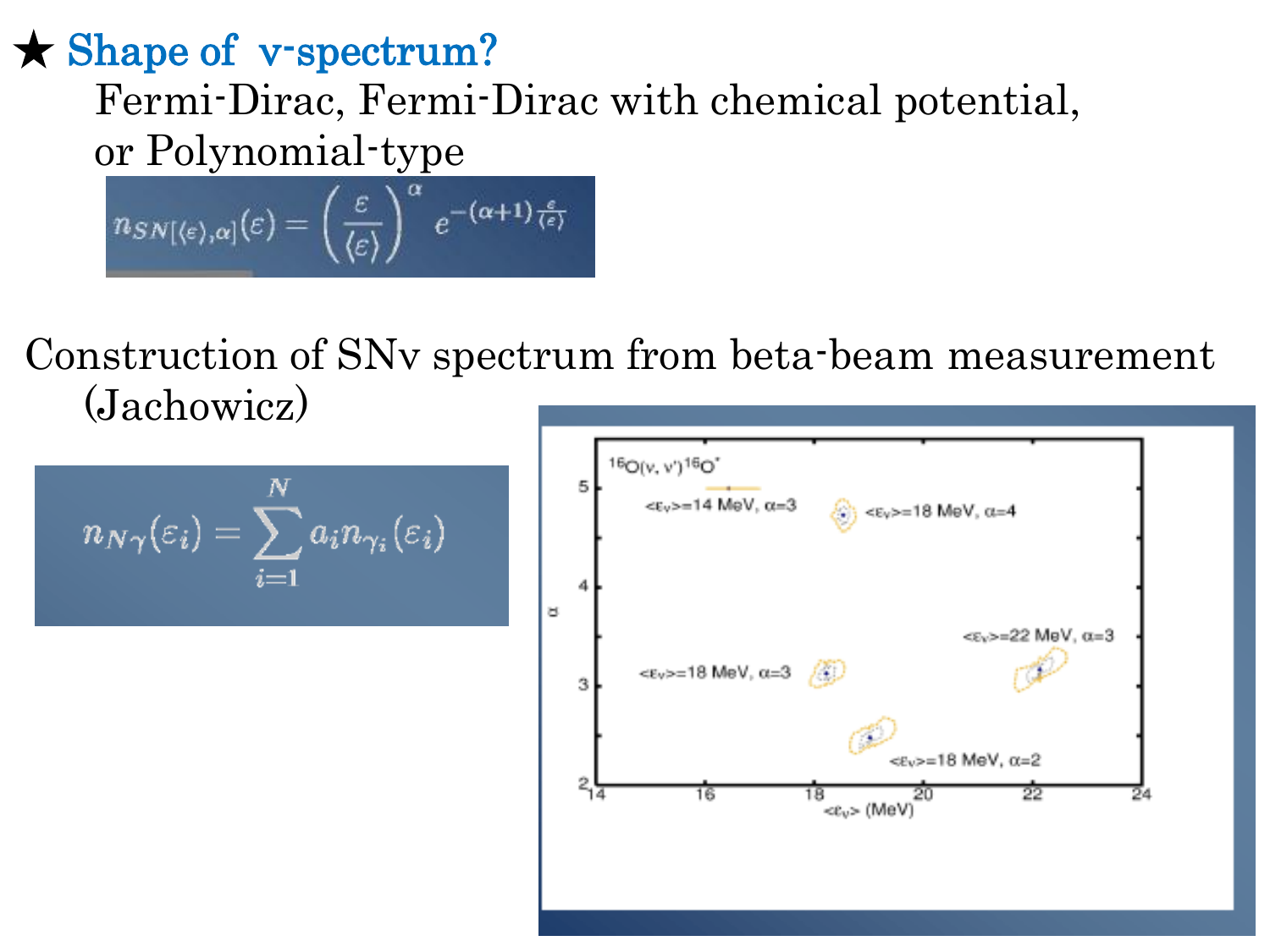### B. How v-oscillations affect the nucleosynthesis?

• MSW in He-O layer  $\rightarrow$  enhances 7Li, 11B production 7Li/11Be-ratio  $\rightarrow \theta_{13}$ , Mass Hierarchy (MH)  $\sin^2 2\theta_{13} = 0.1$ 

#### $\star$  Which MH is favored?

 Presolar grains (Murchison Meteorite, Si X grains) with Bayesian analysis  $\rightarrow$  Inverted MH is favored (74% inverted) (Kajino) **Supernova X-Grain Coinstraint** 

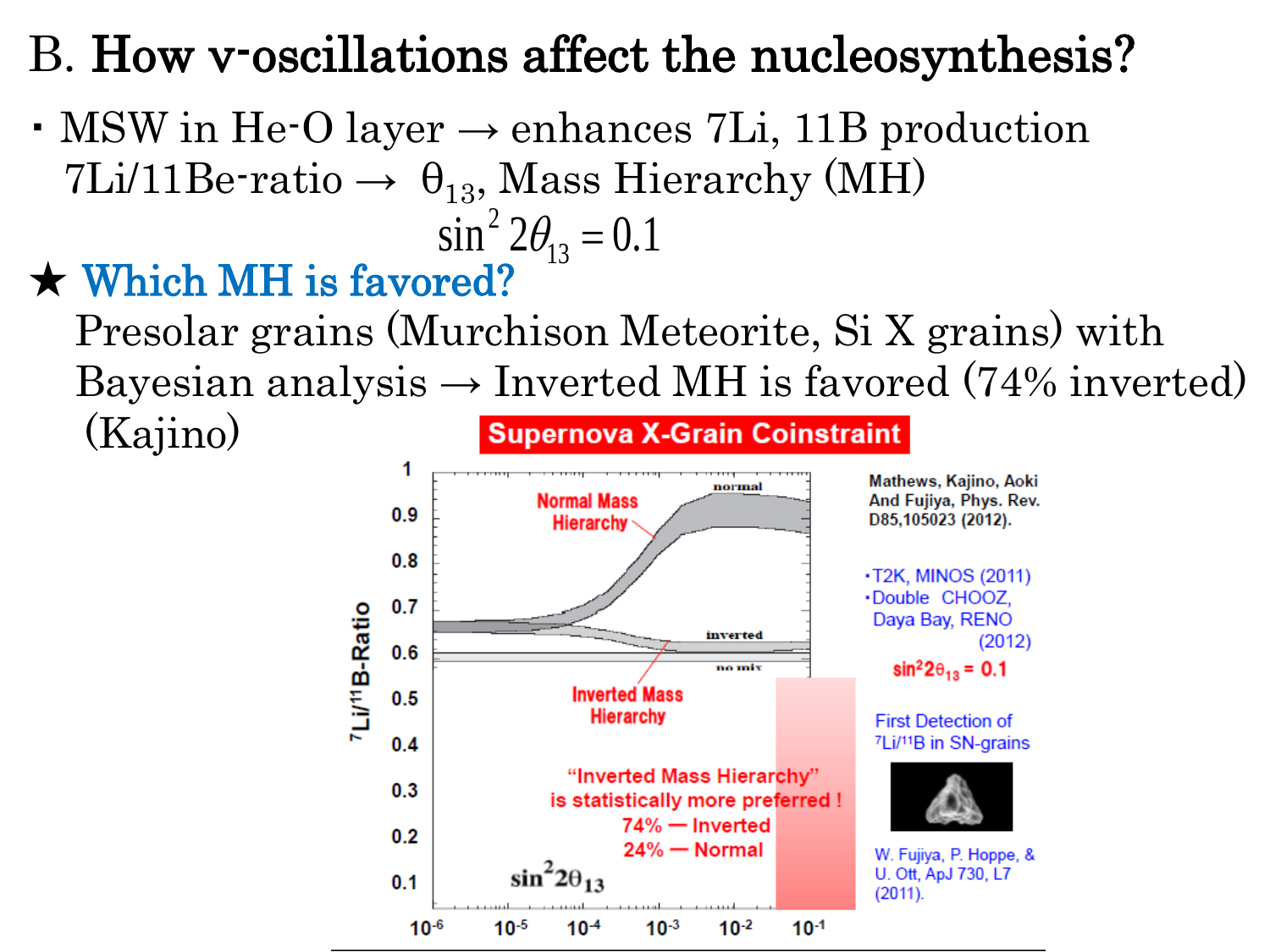・ ν-ν interaction

A new type of ν oscillation from both ν-ν interaction and MSW can affect r-process nucleosynthesis above a BH accretion disk (Malkus)

- ★ Effects of ν-ν interaction in nucleosynthesis?
- ★ Where are the r-process sites?  $Ye < 0.5$  ν-driven wind SNe Ye >0.5 ? Neutron star mergers MHD jet SNe GRB (gamma-ray burst)

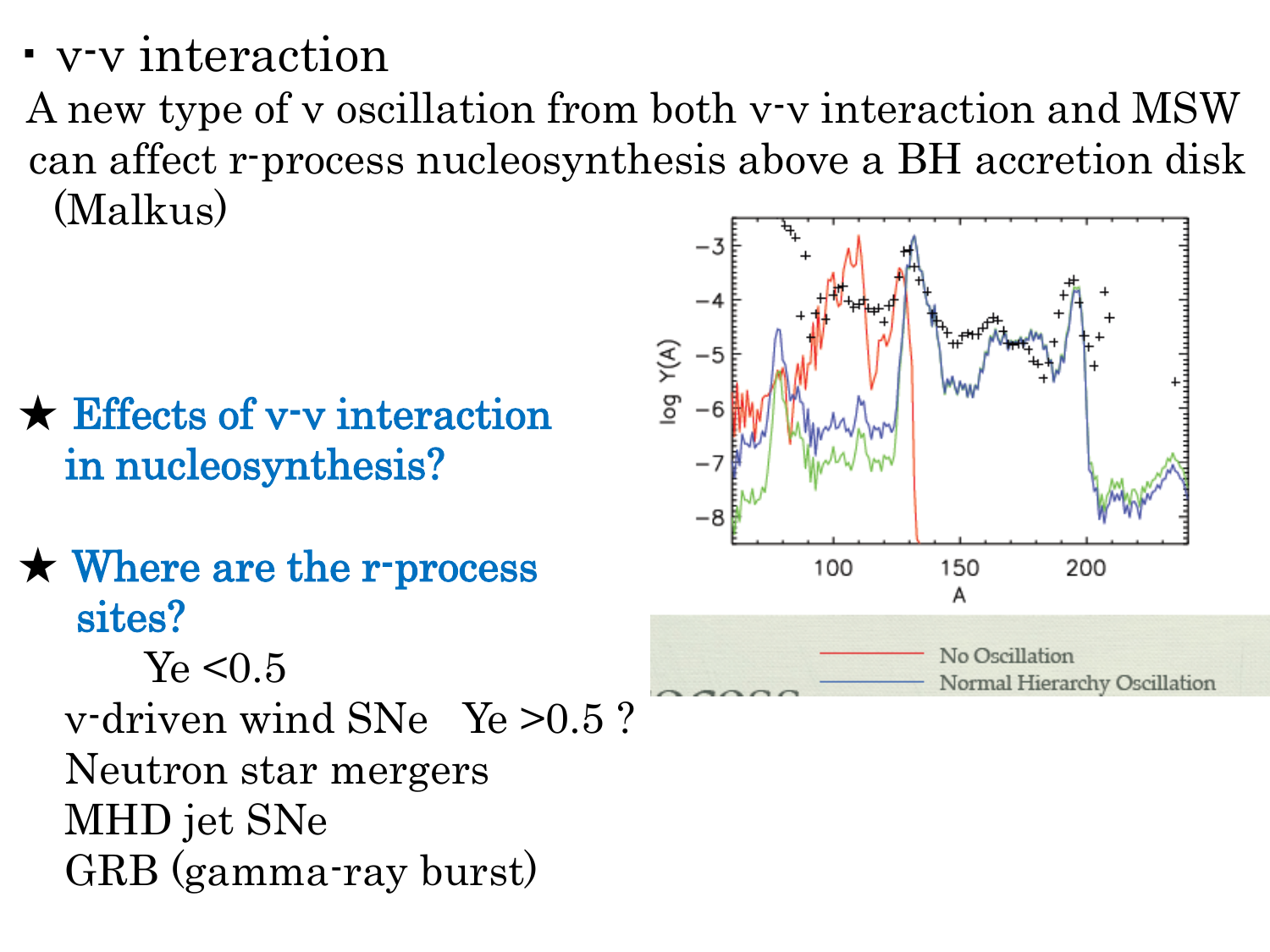### C. How accurately do we know ν-nucleus cross sections?

・ Present shell-model (SM) calculations using interactions with proper tensor force, or SM+RPA, can reproduce experimental ν-nucleus cross sections in 12C and 56Fe at DAR energies.

12C (v, e-)  $12N(1^+, g.s.)$  56Fe (ν, e-) 56Co DAR 56Ni (e-, ν) 56Co (Suzuki)

- ・ Important targets for SNν detection: 40Ar, 208Pb
- ★ Direct measurements of cross sections for these nuclei are possible by SNS and LArTPC, HALO.

 $40Ar$  (v, e-)  $40K$  208Pb (ν, e-) 208Bi 208Pb (ν, ν') 208Pb (Cavanna, Virtue)

$$
{}^{12}C \; (\nu_e, e^-) \; {}^{12}N \; g.s
$$

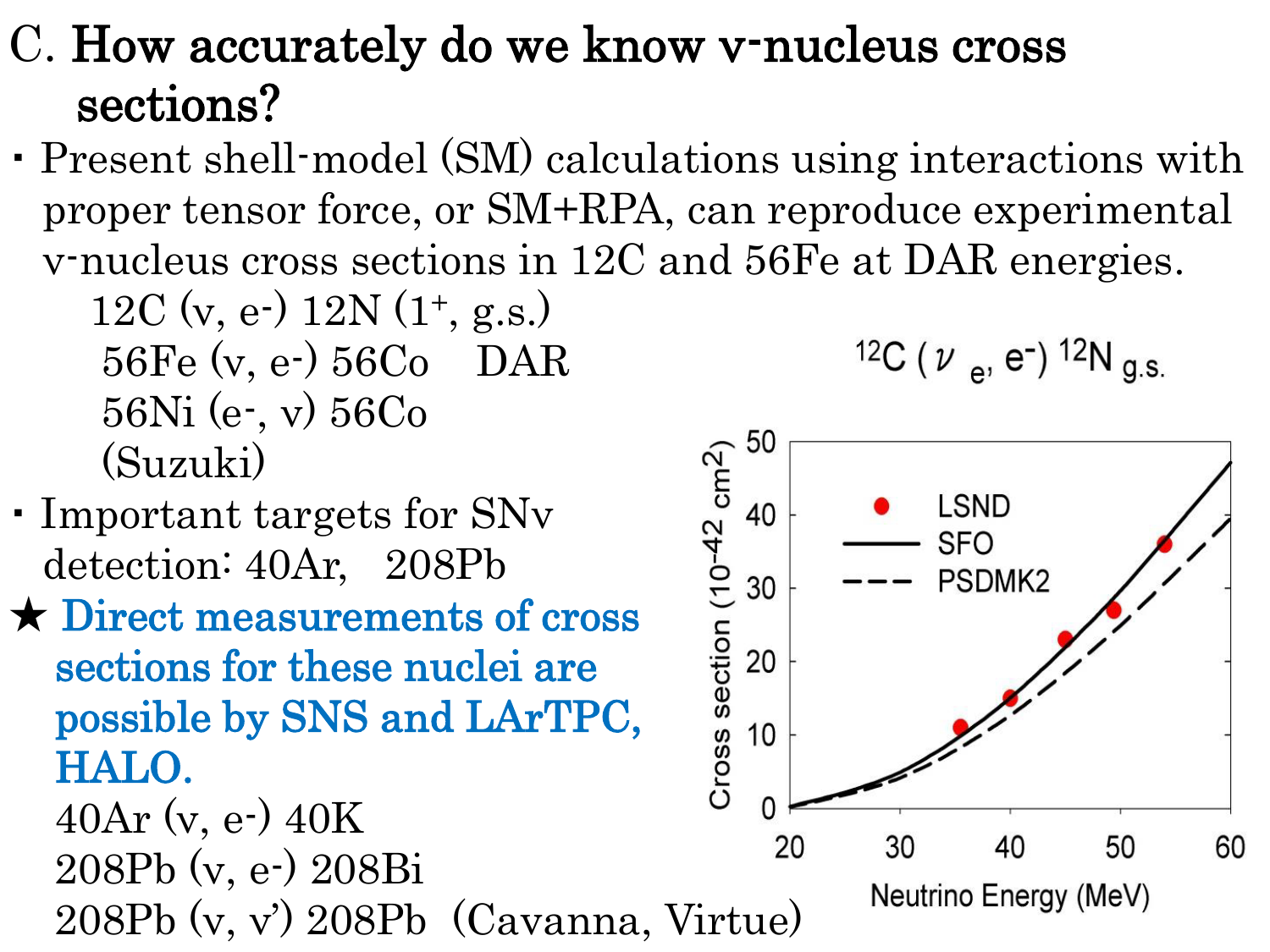Cross sections for 40Ar (ν, e-) 40K: calc. by Suzuki, Langanke Cross sections for 208Pb  $(v, v')$  208Pb and 208Pb  $(v, e)$  208Bi:



★ More accurate theoretical evaluation of ν-208Pb cross sections is necessary. Inclusion of spreading in the GT strength due to coupling to 2p-2h states is important.